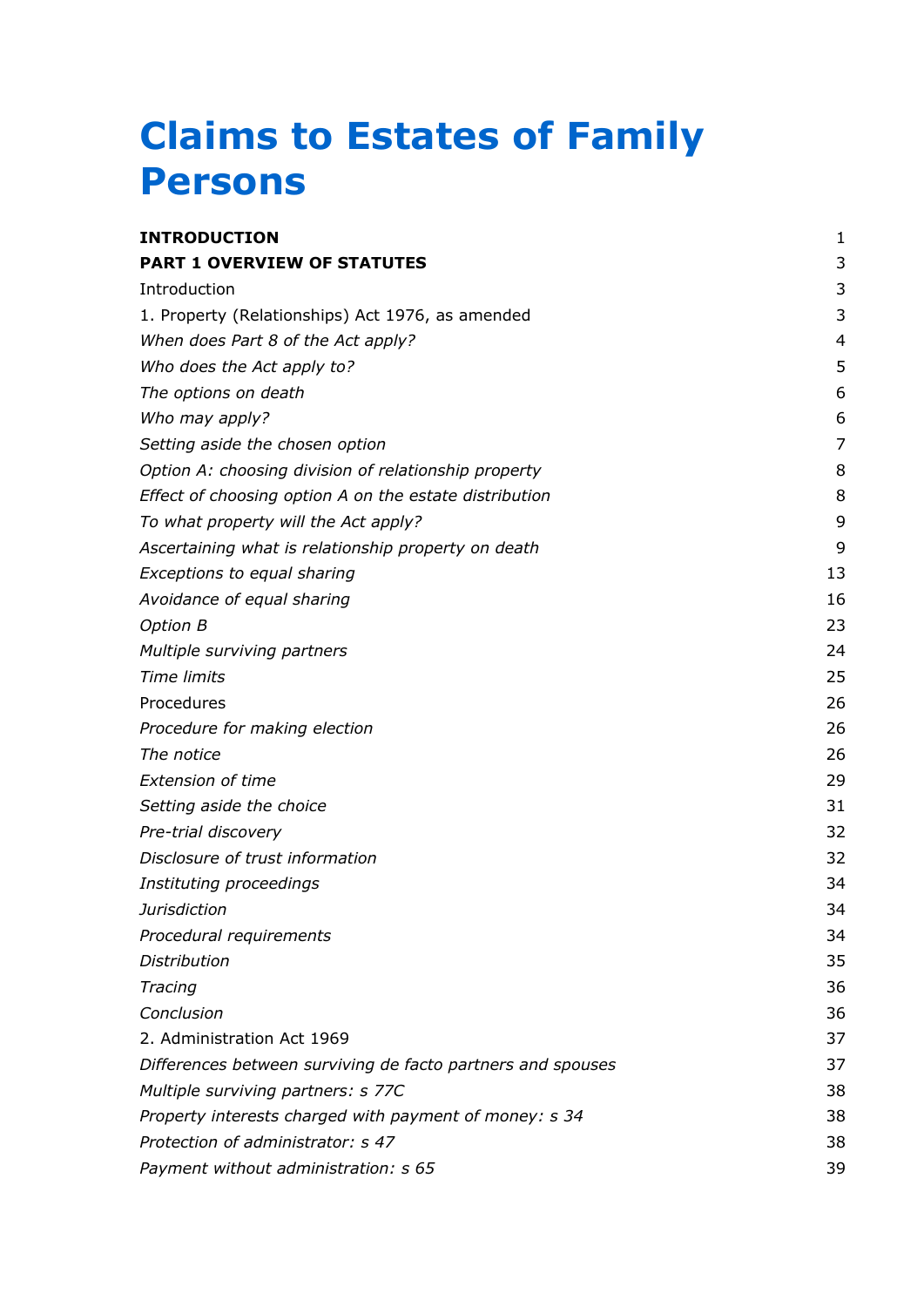| Letters of administration                                         | 39 |
|-------------------------------------------------------------------|----|
| Notices to administrator or trustee                               | 39 |
| Tracing                                                           | 39 |
| Proof in solemn form                                              | 40 |
| Caveating the will                                                | 40 |
| 3. Family Protection Act 1955                                     | 42 |
| The statutory amendments                                          | 42 |
| The judicial approach                                             | 47 |
| Summary of factors relevant to exercise of discretion             | 54 |
| Quantum                                                           | 60 |
| Incidence of order                                                | 60 |
| Appeals                                                           | 61 |
| Costs                                                             | 61 |
| <b>Time limits</b>                                                | 62 |
| <b>Jurisdiction</b>                                               | 62 |
| Procedure                                                         | 63 |
| High Court procedure                                              | 65 |
| Statement of claim                                                | 66 |
| Statement of defence                                              | 66 |
| Content of affidavits                                             | 66 |
| Evidence                                                          | 68 |
| Agreed statement of facts                                         | 68 |
| Service of claimant's affidavit                                   | 68 |
| Joinder and consolidation                                         | 69 |
| Duty of administrator to assist court                             | 69 |
| <b>Trustees</b>                                                   | 70 |
| <b>Settlements</b>                                                | 70 |
| Reliance on unreported cases                                      | 70 |
| 4. Law Reform (Testamentary Promises) Act 1949                    | 71 |
| Services or work                                                  | 72 |
| Promise                                                           | 74 |
| <b>Nexus</b>                                                      | 76 |
| Evidence                                                          | 76 |
| Promise not carried out                                           | 77 |
| The assessment of the award                                       | 77 |
| <b>Jurisdiction</b>                                               | 78 |
| Transfer of proceedings                                           | 79 |
| Procedure                                                         | 79 |
| Evidence                                                          | 79 |
| The role of the executor and trustee Testamentary Promises claims | 80 |
| <b>Settlements</b>                                                | 80 |